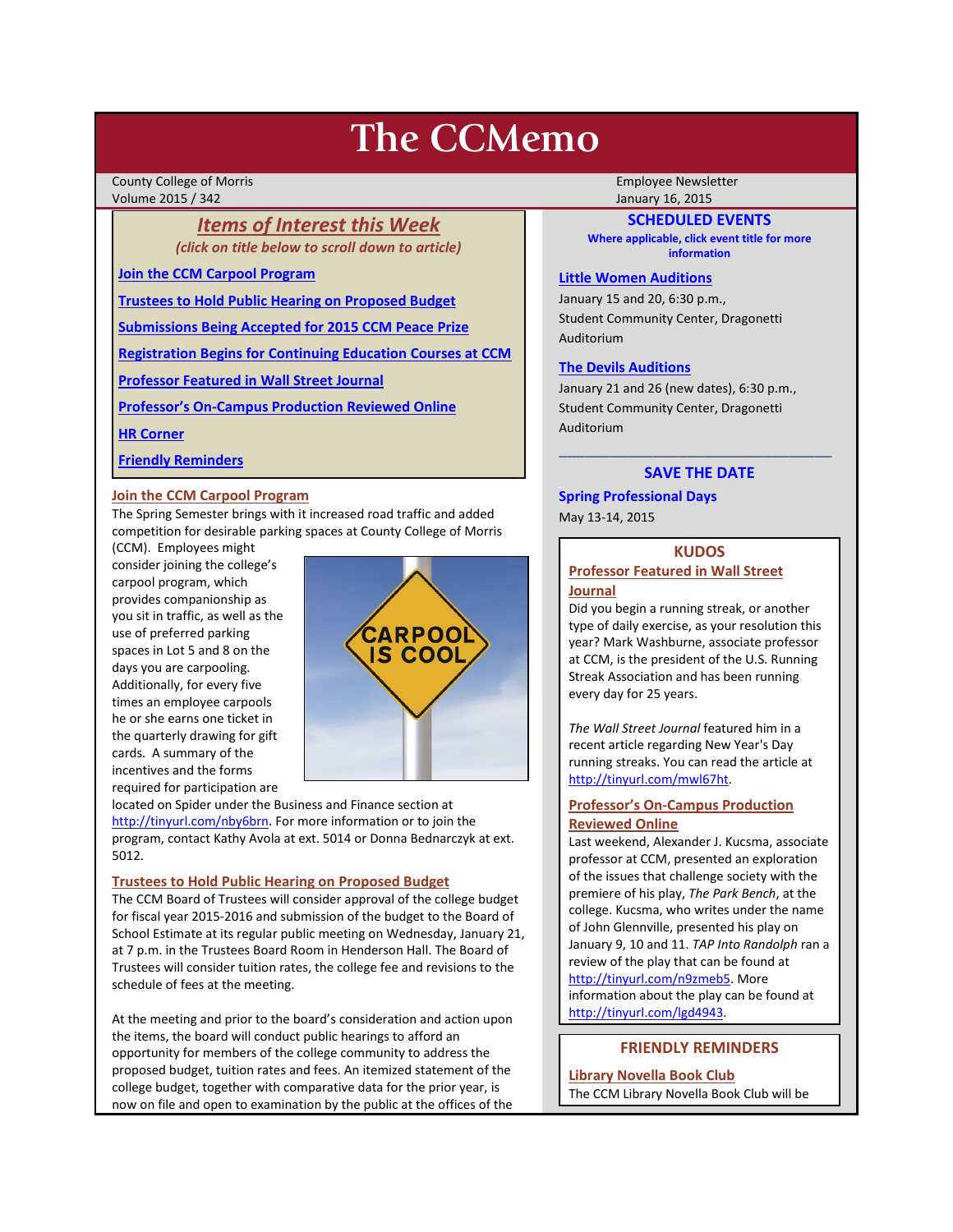Division of Business and Finance from 9 a.m. – 3:30 p.m., Monday through Friday, until the date of the public hearings.

#### <span id="page-1-0"></span>**Submissions Being Accepted for 2015 CCM Peace Prize**



Julio Rivera 2014 CCM Peace Prize Video

Students may apply now for the 2015 CCM Peace Prize. The recipient will receive an engraved plaque and an award of \$1,000, both provided by the generosity of the CCM Foundation.

Established in the fall of 2001, The Peace Prize competition is intended to inspire students to use their imagination and creativity in the design and production of a work that both commemorates the events of September 11, 2001 and makes a positive statement about the importance and pursuit of world peace. Last year's winning video, "All Else Will Follow" by Julio Rivera Jr., of Budd Lake, can be found at [http://tinyurl.com/nqdujor.](http://tinyurl.com/nqdujor)

The work may take any number of forms, including, but not limited to, expository or creative writing, video production, musical composition or other visual or performing art. The application deadline is Friday, March 27, and the project submission deadline is Monday, April 24. Read more a[t http://tinyurl.com/kqddwzc.](http://tinyurl.com/kqddwzc)

#### <span id="page-1-1"></span>**Registration Begins for Continuing Education Courses at CCM**

The Corporate and Community Programs (CCP) division at CCM has released its 2015 Spring and Summer Continuing Education Catalog of career, professional development and adult enrichment classes.

The division offers certification and training courses in business, computer technology, health, counseling and teaching. Personal enrichment programs including language, cooking and fitness classes are available for all age groups. The Continuing Education catalog can be found on the college's website a[t www.ccm.edu/businesscommunity.](http://www.ccm.edu/businesscommunity)

Included among the new courses this semester are several programs for Internet and mobile technology professionals. CCM now offers Web Analytics and Search Engine Optimization (SEO) Certification programs, along with three new courses on QuickBooks. Read more at [http://tinyurl.com/n6s8zjw.](http://tinyurl.com/n6s8zjw)

discussing *Call of the Wild* on Wednesday, January 28, from noon to 1 p.m. and all employees are welcome to attend. The club typically meets the last Wednesday of the month in the LRC Café. The group will discuss *Candide* on February 25. Those with questions can contact ext. 5278.

#### **New Mileage Rate**

As of January 1, the IRS standard mileage reimbursement rate for business driving is 57.5 cents per mile.

#### **HR CORNER**

#### <span id="page-1-2"></span>**Retirement Workshop**

TIAA-CREF, one of the state-approved retirement representatives for employees, is holding a workshop to help attendees identify where they stand in regards to retirement. The workshop will help attendees determine how much they should be saving and different investment strategies they can use. The workshop is being held on Thursday, January 29, from 12:30 – 1:30 p.m. in the Student Community Center, Davidson Room C. Call 800-732-8353 to reserve a seat. More information can be found at [http://tinyurl.com/n7r9pjo.](http://tinyurl.com/n7r9pjo) 

#### **Retirement Consultations**

One-on-one counseling sessions are available as follows with state-approved representatives:

**TIAA-CREF** representative Helena Gaffney will be on campus Friday, January 23, and Tuesday, February 10, from 9 a.m. – 4 p.m. in Henderson Hall, Room 107. Call 800-732- 8353 to make an appointment.

**MetLife** representative David Sharpe will be on campus Monday, February 9, from 10 a.m. – 2 p.m. in Henderson Hall, Room 107. Email [dsharpe2@metlife.com](mailto:dsharpe2@metlife.com) to make an appointment. Sharpe will also be on campus March 17, April 23, May 7 and June 12.

**AXA Equitable** representative Marc Sheridan will be on campus Tuesday, January 20, from 10 a.m. – 2 p.m. in Henderson Hall, Room 107. Call 908-230-2042 to make an appointment. Sheridan will also be on campus February 3, March 10 and April 14.

#### **Diagnosing and Treating SAD**

CCM's employee assistance provider Saint Barnabas Management Services has information on how to diagnose seasonal affective disorder (SAD) and how to treat it.